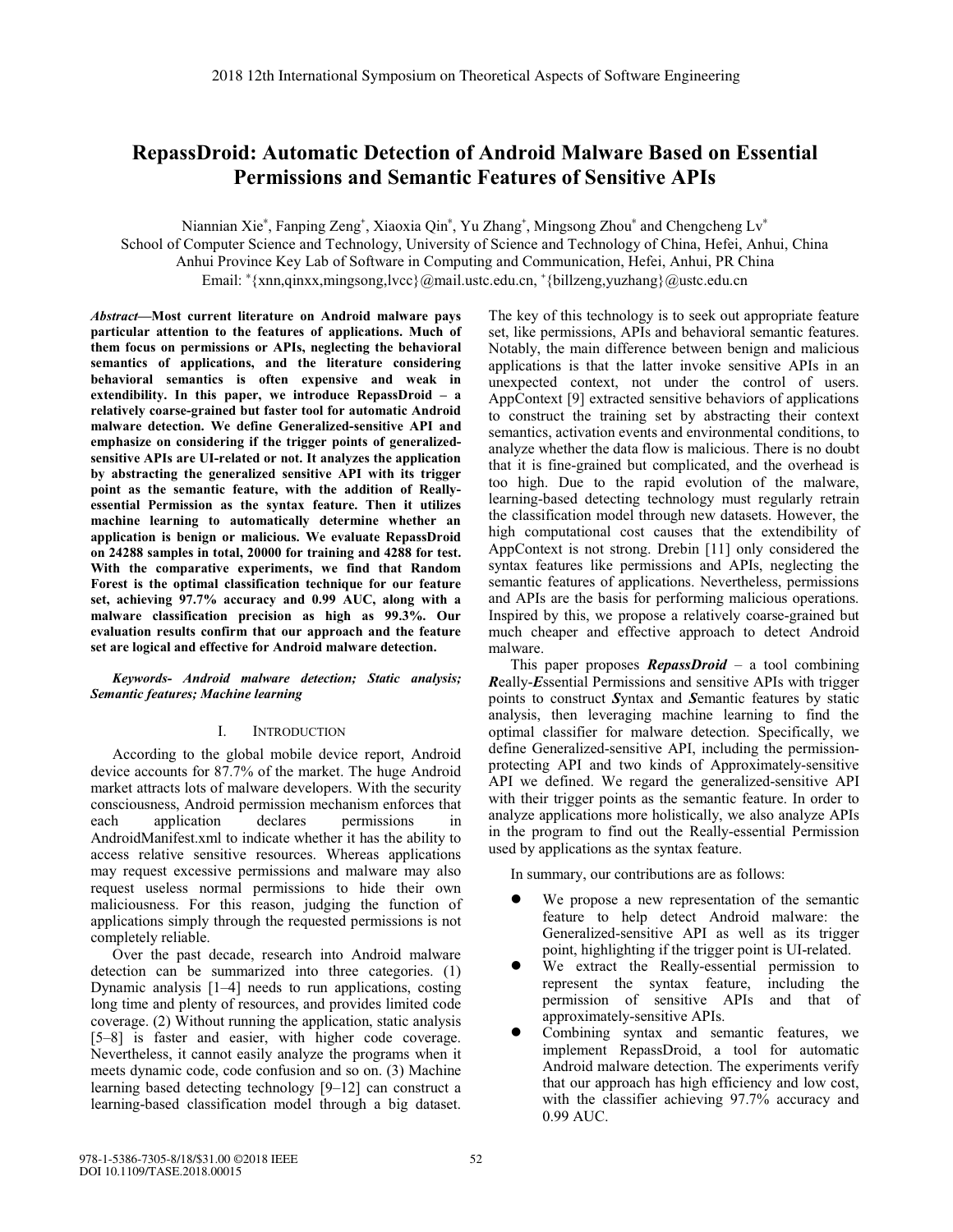The remainder of this paper is organized as follows. Section II introduces the motivating example. Section III presents RepassDroid in detail. Section IV talks about our experiments to evaluate RepassDroid and the feature set. Section V analyzes the limitations of our work and the future work while Section VI introduces the related work in three aspects. The last section makes a conclusion for this paper.

## II. MOTIVATION EXAMPLE

 $1$  <application  $\overline{2}$ <activity android:name=".MainActivity">  $\overline{\mathbf{3}}$ <intent-filter> <action android:name="android.intent.action.MAIN" />  $\overline{4}$  $\overline{5}$ <category android:name="android.intent.category.LAUNCHER" /> 6  $\le$ /intent-filter>  $\overline{7}$  $\le$ /activity>  $\,$  8  $\,$ <receiver android:name=".SmsStealer">  $\overline{Q}$ <intent-filter> 10 <action android:name="android.intent.action.DATE\_CHANGED"/> </intent-filter>  $11$  $\langle$ receiver> 12 13 </application> 14 <uses-permission android:name="android.permission.READ SMS"/> 15 <uses-permission android:name="android.permission.SEND\_SMS"/>

#### (a) Code snippet of the malware's AndroidManifest.xml



(b) Comparison of simplified CG of the malicious and the benign Figure 1. A simplified example of a SMS Trojan

Figure 1 gives an example of the SMS-stealing malware. As is shown in lines 8-12 in Figure 1(a), this malware registers a broadcast event in the component SmsStealer. Once the date changes, the DATE\_CHANGED broadcast will trigger the method SmsStealer.onReceive(). It will resolve users' text messages and send them to the phone number set beforehand by the developer so that the malware can steal SMS.

API SmsManager.sendTextMessage() is sensitive, so it needs to request the permission android.permission.SEND\_SMS in AndroidManifest.xml. Obviously, the SMS-sending behavior is triggered by method onReceive(), as shown in the red straight route in Figure 1(b). Whereas under benign circumstance, as shown in the green route in Figure 1(b), a SMS-sending event should be triggered by the user clicking the SMS-sending button, and both the content and recipient of message should be obtained from the edit box on the user interface as well. Generally, the benign trigger point should be onClick() or some other UI-related callback method while the malicious case may be triggered by the UI-unrelated. That's the reason why we underline to consider if the trigger point is UIrelated or not. Besides, malware often invokes malicious code in the form of dynamic code. As shown in the red curved route in Figure 1(b), it utilizes System.loadlibrary() to load a third-party dynamic library to achieve the SMS-<br>sending operation, where the sensitive API sending operation, where the sensitive API SmsManager.sendTextMessage() cannot be analyzed by static analysis. Therefore, we treat dynamic code related APIs and some other methods involving sensitive data as the sensitive API as well.

## III. REPASSDROID

#### *A. Overview*

The overall architecture of RepassDroid is shown in Figure 2, which is comprised of two modules: Feature Extraction Module and Training Learning-based Classifier Module. First, we generate the call graph (CG) of applications with the help of FlowDroid [5]. After that, we extract features of applications from CG to form the feature vectors. Then we apply the training dataset to train the machine learning-based classification model by Weka [14], aiming to find the optimal classifier. For the unknown application, we extract their features, and input them into the trained classification model to determine whether they are benign or malicious. The following is demonstrated based on the two modules.

#### *B. Feature Extraction Module*

Because the malicious sensitive behavior is often operated without users' consciousness while the benign sensitive behavior is under the control of users, we abstract sensitive APIs with corresponding trigger points to represent behaviors. With the consideration of comprehensiveness, we also need to find out the really-essential permission used by applications through analyzing APIs in the program. In a word, we take two types of features into account, that is, semantic features and syntax features.

## *1) Semantic Features:*

We define that the semantic feature  $S^{T \rightarrow G}$  consists of two parts: *Generalized-sensitive API* and the corresponding trigger point. Now, we will describe them in detail.

## • *Generalized-sensitive API G:*

Generally, the sensitive API refers to permissionprotecting APIs. To analyze applications more accurately and smooth over the limitation of static analysis, we define the generalized-sensitive API to contain three types:

(1) *APIs Protected by Sensitive Permissions.* 

PScout [13] summarizes the match between permissions in Android and their protecting APIs. We have gathered the results of PScout under five versions of Android system, contributing for a more complete match between permissions and APIs. Based on the aggregated result of PScout, finally we extract the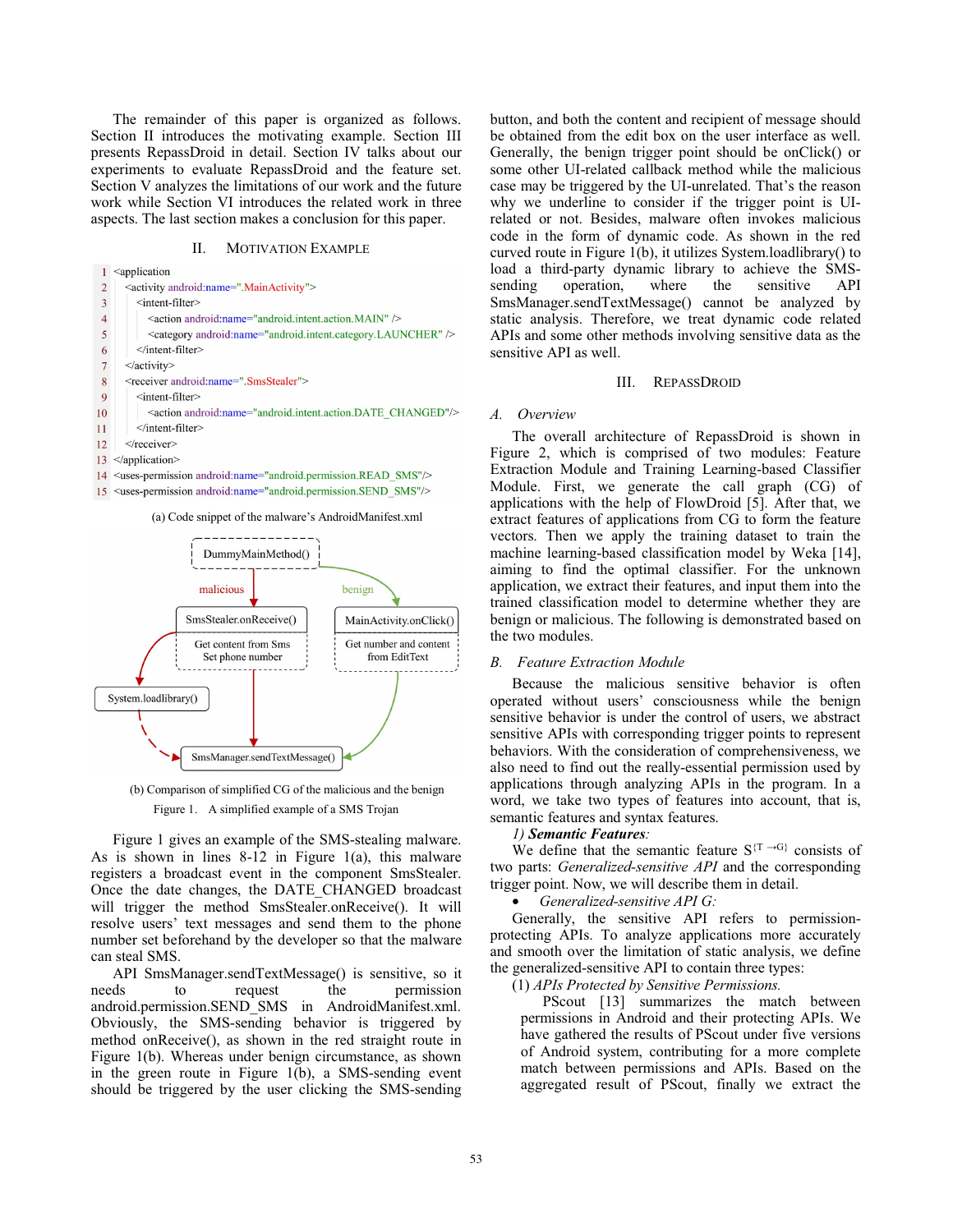match between 59 sensitive permissions and corresponding APIs.

(2) *Dynamic Code Related Methods.*

Many malware seem not to contain malicious intentions apparently, but actually they may load malicious code from external to avoid detection. Static analysis cannot accurately handle such reflection and dynamic code-loading methods while they often contain sensitive APIs. Therefore, we treat them as sensitive

APIs as well. They mainly involve methods in class *DexFile*, *ClassLoader*, *Class*, *Constructor*, *Method* and *Field* [15–17]. We also consider other APIs that are often invoked by malware as sensitive APIs, such as methods in class *Crypto.Cipher* for code obfuscation, the method for loading libraries *System.loadLibrary()*, the method for shell command *Runtime.exec()* and so on.



## (3) *Source and Sink Methods.*

As we all know, source and sink methods involve sensitive resources as well, but they are not entirely equal to the permission-protecting APIs. Most methods in class *Intent* are sources or sinks. For instance, *Intent.getStringExtra()* is a source to retrieve extended data from the intent, but it does not require any permission to be invoked. Apart from this, we also take the other source or sink methods into account, involving class *URL*, *Activity*, *IO*, etc. SUSI [18] has counted source and sink methods in Android system. With the help of the result of SUSI, we extract source and sink methods other than permission-protecting APIs.

We denote the permission-protecting APIs as *A* while the latter two types of methods are named *Approximatelysensitive API*, denoted as  $\tilde{A}$ , so  $G = A \cup \tilde{A}$ . In consequence, we collect 10815 generalized-sensitive APIs in all: the number of the first type is 10476, the second type is 290 and the third is 49.

• *Trigger Point T:* 

We emphasize whether the sensitive API is triggered by users to consider the security of behaviors, so there is no need to focus on the method signature of the trigger point. It can also reduce feature redundancy. Instead, we abstract it into two values: *UIevent* and *NonUIevent*, representing the UI-related and the UIunrelated callback method respectively, that is *T*  ={*UIevent, NonUIevent}*. For example, *onClick()* and *onReceive()* in Figure 1 are respectively represented as *UIevent* and *NonUIevent* in the semantic feature.

When we click UI, the method *onClick()* within class *android.view* will be invoked. Hence, in order to find the UI-related callback, we need to analyze whether its class is *android.view* or the subclass of it. Finally, we calculate out 88 UI-related trigger points in all.

Algorithm 1 represents the detailed process of extracting the semantic feature.

In line 1, we parse the APK by FlowDroid to generate the call graph  $cg = (N, E)$ , so that we can get the trigger point and their reachable sensitive APIs from CG. All the trigger points of sensitive APIs must be a subset of the entry point

set  $\tilde{T}$ . Therefore, we find out all the entry point and then check if their reachable nodes are sensitive APIs. The following procedures can be divided into two parts.

In lines 2-13, it finds all the entry points and their reachable nodes from CG. Specifically, in lines 2-5, for each  $n_{src} \rightarrow n_{dest} \in E$  in CG, if the source node  $n_{src}$  is neither a dummy main method nor a destination of any edge, it is put into the entry point set  $\tilde{T}$ . The destination node  $n_{dest}$  joins into the reachable node set of *nsrc* namely *nsrc.DestNode*. Then in lines 6-10, for each entry point  $n_{src} \in \tilde{T}$ , we search for all its reachable nodes in CG, no matter how many steps passed. If there exists  $n_{src} \rightarrow n_{dest} \rightarrow n_{dest'} \in E$ , we add  $n_{dest'}$  into *nsrc.DestNode*, too. The loop terminates until we traverse the CG to the leaf node.

In lines 14-22, it finds all the trigger points with their reachable sensitive API nodes and then formalizes them in the form of the semantic feature. To be specific, in lines 14- 15, for each entry point  $n_{src} \in \tilde{T}$ , we determine whether its reachable API is generalized-sensitive. Then in lines 16-20, we determine whether each trigger point *nsrc* is UI-related or UI-unrelated, and respectively represent the match between *n<sub>src</sub>* and its reachable sensitive API  $g \in G$  as *UIevent*  $\rightarrow g$  or *NonUIevent - g.*

In line 23, after the above traversal process, we get the semantic feature set  $S^{T \to G}$  of the APK. Each sensitive API *g*  $\epsilon$  *G* is denoted in the form of specific method signature.

For example, the three cases in Figure 1 abstracted into the semantic feature are (short for the API signature): *UIevent-sendTextMessage()*, *NonUIevent sendTextMessage()* and *NonUIevent - loadLibrary()*.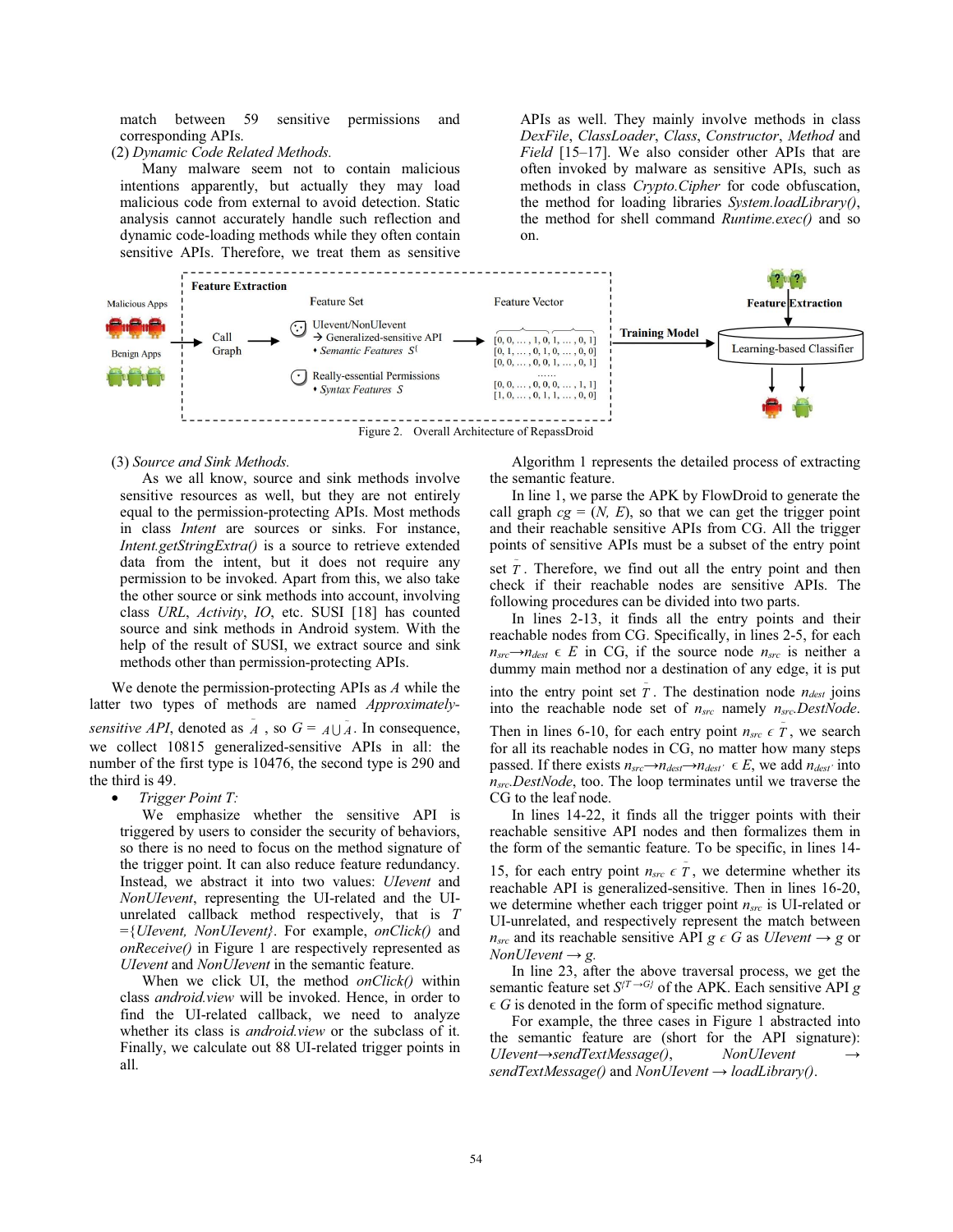## *2) Syntax Features:*

We define the syntax feature *S{P}* represented by *Reallyessential Permission*, including the following two types:

(1) *Permissions of Sensitive APIs A.*

We extract the really-essential permission used in programs to form the syntax feature because permissions requested in Androidmanifest.xml are not all used by applications, which may confuse the detecting process. First, we summarize the results of PScout under five versions of Android, which are the match between each permission (including normal permissions) and APIs, with 24147 matching results aggregately. Then we can collect all the reallyessential permissions of all the reachable sensitive APIs in applications. Taking *SmsManager.sendTextMessage()* in Figure 1 as an example, its permission is *SEND\_SMS*.

| <b>Algorithm 1:</b> Extracting Semantic Feature Set                                                   |
|-------------------------------------------------------------------------------------------------------|
| APK $\alpha$<br>Input:                                                                                |
| Generalized-sensitive API Set $G = A \cup \tilde{A}$                                                  |
| UI-related Tigger Point Set $U$                                                                       |
|                                                                                                       |
| <b>Output:</b> Entry Point Set T                                                                      |
| Semantic Feature Set $S^{T\rightarrow G}$                                                             |
| 1 CG $cg = (N, E) \leftarrow$ FlowDroid parse $\alpha$ ;                                              |
| foreach $n_{src} \rightarrow n_{dest} \in E, n_{src}, n_{dest} \in N$ do<br>$\overline{\mathbf{c}}$   |
| if $n_{src}.srcNode=null \& n_{src} \notin DummyMain$ then<br>3                                       |
| $T$ .addNode $(n_{src})$ ;<br>$\overline{\mathbf{4}}$                                                 |
| $n_{src}$ . Dest Node. add Node $(n_{dest})$ ;<br>5                                                   |
| while $n_{dest} \notin LeafNode$ do<br>6                                                              |
| <b>foreach</b> $n_{dest} \rightarrow n_{dest'} \in E$ , $n_{dest}$ , $n_{dest'} \in N$ <b>do</b><br>7 |
| $n_{src}$ . Dest Node. add Node $(n_{dest})$ ;<br>8                                                   |
| end<br>9                                                                                              |
| $n_{dest} = n_{dest'}$ ;<br>10                                                                        |
| end<br>11                                                                                             |
| end<br>12                                                                                             |
| 13 end                                                                                                |
| 14 foreach $n_{src} \in \tilde{T}$ do                                                                 |
| <b>foreach</b> $g \in n_{src}$ . DestNode & $g \in G$ <b>do</b><br>15                                 |
| if $n_{src} \in U$ then<br>16                                                                         |
| $S^{\{T\rightarrow G\}}$ .addFeature( <i>U</i> I event $\rightarrow g$ );<br>17                       |
| else<br>18                                                                                            |
| $S^{T\rightarrow G}$ .addFeature( <i>NonUIevent</i> $\rightarrow$ <i>g</i> );<br>19                   |
| end<br>20                                                                                             |
| end<br>21                                                                                             |
| 22 end                                                                                                |
| 23 return $S^{T\rightarrow G}$ :                                                                      |

(2) *Permissions of Approximately-sensitive APIs*  $\tilde{A}$ .

Since we have defined two types of approximately sensitive APIs but there are no corresponding permissions in Android system, we need to define *Approximate Permission* for them to keep the comprehensiveness of analysis. We did not use categories specified in SUSI due to its incomplete results. Otherwise, we count and define the approximate permission manually based on the functions and class names of approximately-sensitive APIs. Taking *System.loadlibrary()* in Figure 1 as an example, *LoadLibrary* is its approximate permission.

## *C. Training Learning-based Classifier Module*

For the sake of classifying Android applications as the malicious and the benign, we formulate the malware detection as a classification problem. With the feature set generated from the feature extraction module, we resort to tool Weka [14] and try a number of classical machine learning techniques to train the optimal classification model, including C4.5 Decision Tree, Random Forest, Support Vector Machine, K-Nearest Neighbor and Naive Bayes.

## IV. EXPERIMENTAL EVALUATIONS

We conduct our experiments on a machine with Intel Core i5-4460 3.20GHz CPU, 16.0GB RAM and Windows 10 operating system. Based on FlowDroid, PScout and SUSI, we utilize Java with JDK 8.0 and Eclipse to extract features. We use 1 to represent the feature exists and use 0 to represent the opposite. After obtaining the feature matrix, we put it into Weka to train the optimal classification model. We utilize 10-fold cross validation to train RepassDroid and evaluate effectiveness of it and the feature set.

We have conducted three groups of experiments and will discuss the following research questions:

**RQ1:** How effective is RepassDroid in classifying Android applications and detecting malware? Which machine learning technique is the best for our feature set?

**RQ2:** How do the generalized-sensitive API and feature set contribute to the effectiveness of malware detection? What about the representation of the feature set?

**RQ3:** Compared with the Android malware detecting tool Drebin, how is RepassDroid? How does it compare with the detecting tools on the website VirusTotal?

#### *A. Dataset and Evaluative Criteria*

Our dataset contains 24288 applications (the samples whose parsing time is more than 10 minutes have been removed), 20000 for training and 4288 for test. Benign apps and malicious apps are each half of the training set. We analyzed 12086 Google Play applications to constitute the benign sample from the website AndroZoo [19] and 12202 malicious applications to construct the malicious sample from Android Malgenome Project [20], VirusShare [21] and Drebin[11]. The average time for analyzing an application is about 60 seconds, and the specific analysis time is decided by the size of application.

In summary, the feature set *S* collected from sample APKs has totally 871 features, including 811 semantic features and 60 syntax features (including 46 sensitive permissions and 14 approximate permissions).

| $S^{T\rightarrow G}$ | $\varsigma$ {P} |
|----------------------|-----------------|
| 811                  | 60              |

In the experiments, the evaluative criteria we employed are as follows: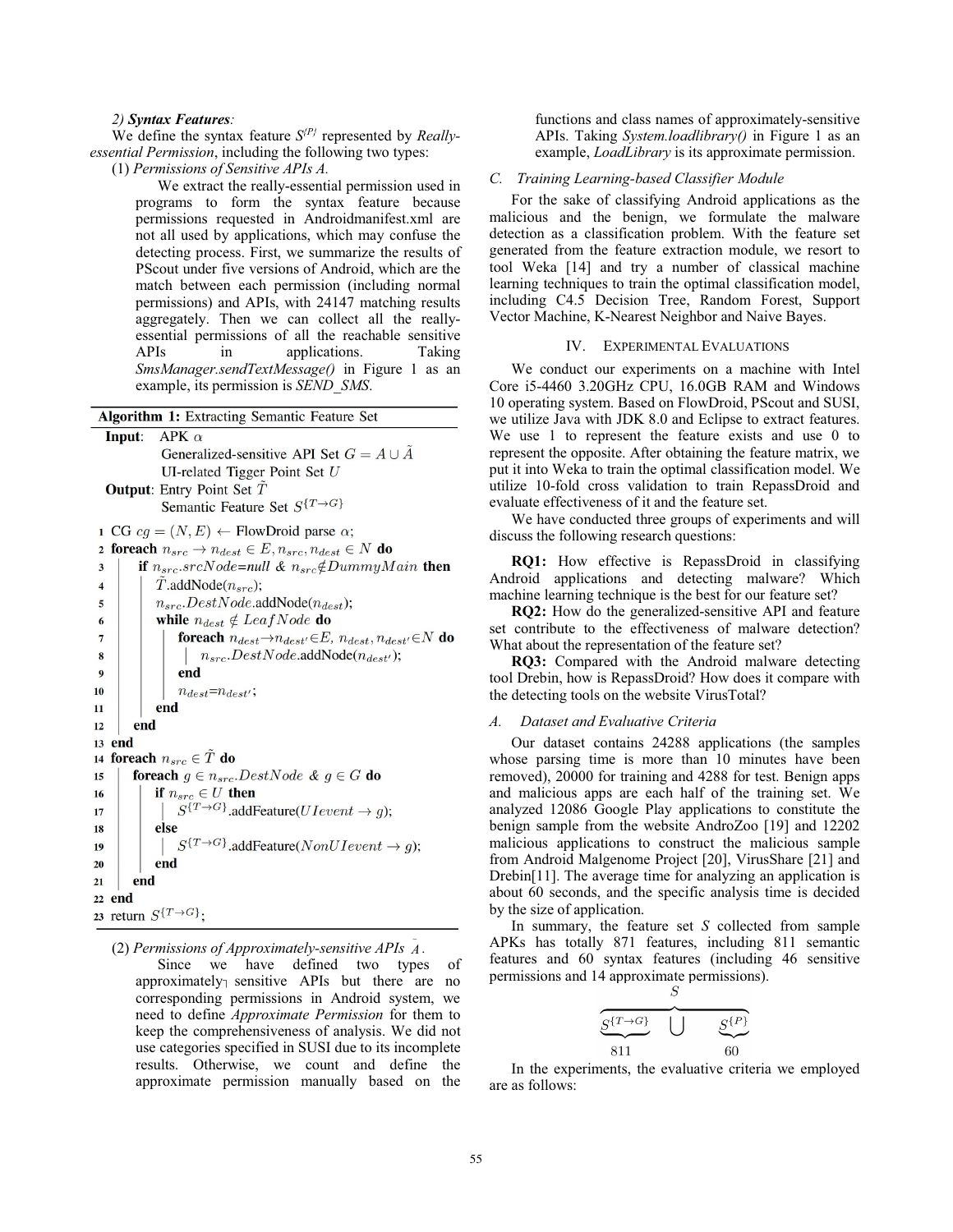$Accuracy = (TP + TN)/(TP + TN + FP + FN)$ ,  $FPR = FP/ (FP + TP)$ ,  $FNR = FN / (FN + TP)$ ,  $TNR = TN/(TN + FP)$ ,  $TPR = Recall = TP/(TP + FN)$ ,  $Precision = TP/(TP + FP)$ ,  $F1 = 2 \cdot P \cdot R / (P + R)$ ,  $AUC = Area (ROC)$ .

*Recall*(*R*) and *Precision*(*P*) are often contradictory, so we resort to *F*1 to do an integrated evaluation.

ROC curve represents the generalization performance of the classifier. *AUC* represents the area of ROC curve, the bigger the *AUC*, the better the classifier.

The positive is the malicious whilst the negative is the benign. *TP* is true positive, *FP* is false positive, *TN* is true negative, *FN* is false negative. In the following figures of evaluation results, *P\_* represents the positive and *N\_*  represents the negative.

#### *B. RQ1: Overall Effectiveness of RepassDroid*

Now that there is no absolutely optimal machine learning classification technique, we employed several classification techniques in Weka to conduct comparative experiments to find the optimal scheme of our dataset, including K-Nearest Neighbour (KNN), Naive Bayes (NB), C4.5 Decision Tree (C4.5), Random Forest (RF) and Support Vector Machine (SVM). The comparative classification performance is shown in Table I.

TABLE I. COMPARATIVE PERFORMANCE OF DIFFERENT CLASSIFIERS

| Indicatior  | RF      | <b>SVM</b> | C <sub>4.5</sub> | <b>KNN</b> | NB.   |
|-------------|---------|------------|------------------|------------|-------|
| Accuracy    | 97.7%   | 93.1%      | 95.8%            | 96.7%      | 87.5% |
| P Recall    | 96.3%   | 89.8%      | 95.7%            | 96.9%      | 82.4% |
| N Recall    | 99.2%   | 96.6%      | 96.0%            | 96.5%      | 92.9% |
| P Precision | 99.3%   | 96.6%      | 96.2%            | 96.6%      | 92.4% |
| N Precision | 96.2%   | 90.0%      | 95.5%            | 96.7%      | 83.3% |
| $P$ Fl      | 97.8%   | 93.1%      | 95.9%            | 96.8%      | 87.1% |
| N F1        | 97.7%   | 93.2%      | 95.7%            | 96.6%      | 87.8% |
| <b>FPR</b>  | $0.8\%$ | 3.4%       | $4.0\%$          | 3.5%       | 7.1%  |
| <b>FNR</b>  | 3.7%    | 10.2%      | $4.3\%$          | 3.1%       | 17.6% |
| AUC         | 0.99    | 0.93       | 0.97             | 0.98       | 0.94  |

**Results.** Table I shows that RF is the optimal classification technique for our feature set, achieving 97.7% *accuracy* and 0.99 *AUC*, along with a *FPR* as low as 0.8%. The malware classification precision *P\_precision* is as high as 99.3% and both the *P\_F*1 and *N\_F*1 of RF are the highest, too.

## *C. RQ2: Effectiveness of the Feature Set*

In order to evaluate the effectiveness of the feature set, we conduct comparative experiments in three aspects.

*1) Effectiveness of the generalized-sensitive API:*

In this part, we explore whether the generalized-sensitive API we defined is logical or not. We denote the three kinds of generalized-sensitive API as  $A$ ,  $A_1$ ,  $A_2$ , respectively. ~ ~ Here  $G = A \cup \tilde{A} = A \cup \tilde{A}_1 \cup \tilde{A}_2$ 1  $A \cup \tilde{A}_1 \cup \tilde{A}_2$ . Then, we employed Random Forest to conduct three experiments with respective feature  $\text{set} \quad S^{\{T \rightarrow A\}} \cup S^{\{p\}} \quad , \quad S^{\{T \rightarrow A + \bar{A}_1\}} \cup S^{\{p\}} \quad , \quad S^{\{T \rightarrow A + \bar{A}_1 + \bar{A}_2\}} \cup S^{\{p\}} \quad . \quad \text{The}$  result is shown in Figure 3, where the three feature sets are denoted as  $A$ ,  $A + \tilde{A}_1$ ,  $A + \tilde{A}_1 + \tilde{A}_2$ 1  $A + \tilde{A}_1 + \tilde{A}_2$ .

**Results.** Figure 3 illustrates when the sensitive API *G* in  $S^{(T\rightarrow G)}$  is  $A + \tilde{A}_1 + \tilde{A}_2$ 1  $A + \tilde{A}_1 + \tilde{A}_2$ , the classification result is the best. That is to say the generalized-sensitive API we defined is quite reasonable, which can help to improve the result of classifying Android applications.



Figure 3. Comparative result of different sensitive APIs

#### *2) Effectiveness of the feature set:*

In this part, we explore the effectiveness of the feature set. Apart from the whole feature set  $S = S^{T \to G} \cup S^{p}$  extracted in Section III-B, we extracted the requested permission *RP* in Androidmanifest.xml by *Android Asset Packaging Tool*  (*AAPT*) and then elaborated a feature set that consists of the *RP* and the permission-protecting API *A* to do a comparative experiment. They are respectively denoted as  $G + P$ ,  $A + RP$ in Table II. For a more clear result, we also illustrate them in Figure 4. Besides, in order to discuss the semantic and syntax feature separately, we did four more experiments with feature set *G*, *P*, *A*, *RP*. The result is shown in Table II.

TABLE II. COMPARATIVE RESULT OF DIFFERENT FEATURE SETS

| Indicatior  | $G+P$   | G       | P       | $A+RP$ | A     | RP    |
|-------------|---------|---------|---------|--------|-------|-------|
| Accuracy    | 97.7%   | 97.6%   | 94.9%   | 91.3%  | 90.9% | 66.0% |
| P Recall    | 96.3%   | 96.1%   | 94.0%   | 88.9%  | 91.7% | 35.2% |
| N Recall    | 99.2%   | 99.1%   | 95.9%   | 93.3%  | 89.7% | 98.4% |
| P Precision | 99.3%   | 99.2%   | 96.1%   | 93.4%  | 92.9% | 95.8% |
| N Precision | 96.2%   | 96.0%   | 93.8%   | 88.9%  | 88.1% | 59.0% |
| $P$ Fl      | 97.8%   | 97.6%   | 95.0%   | 91.1%  | 92.3% | 51.5% |
| N F1        | 97.7%   | 97.6%   | 94.8%   | 91.0%  | 88.9% | 73.8% |
| <b>FPR</b>  | $0.8\%$ | $0.9\%$ | 4.1%    | 6.7%   | 10.3% | 1.6%  |
| <b>FNR</b>  | 3.7%    | 3.9%    | $6.0\%$ | 11.1%  | 8.3%  | 64.8% |
| AUC         | 0.99    | 0.99    | 0.98    | 0.96   | 0.96  | 0.72  |

**Results.** As Table II and Figure 4 show, when the feature set *S* is  $G + P$ , namely  $S^{T \to G} \cup S^{p}$ , the classification result is obviously better than the result of  $A + RP$ . Besides, the columns *G* and *P* in Table II demonstrate that both the semantic feature set  $S^{(T\rightarrow G)}$  and the syntax feature set  $S^{(p)}$ can contribute to the classification. Comparing the columns *G* with *A* and the columns *P* with *RP*, the results verify that for classifying Android applications, the semantic feature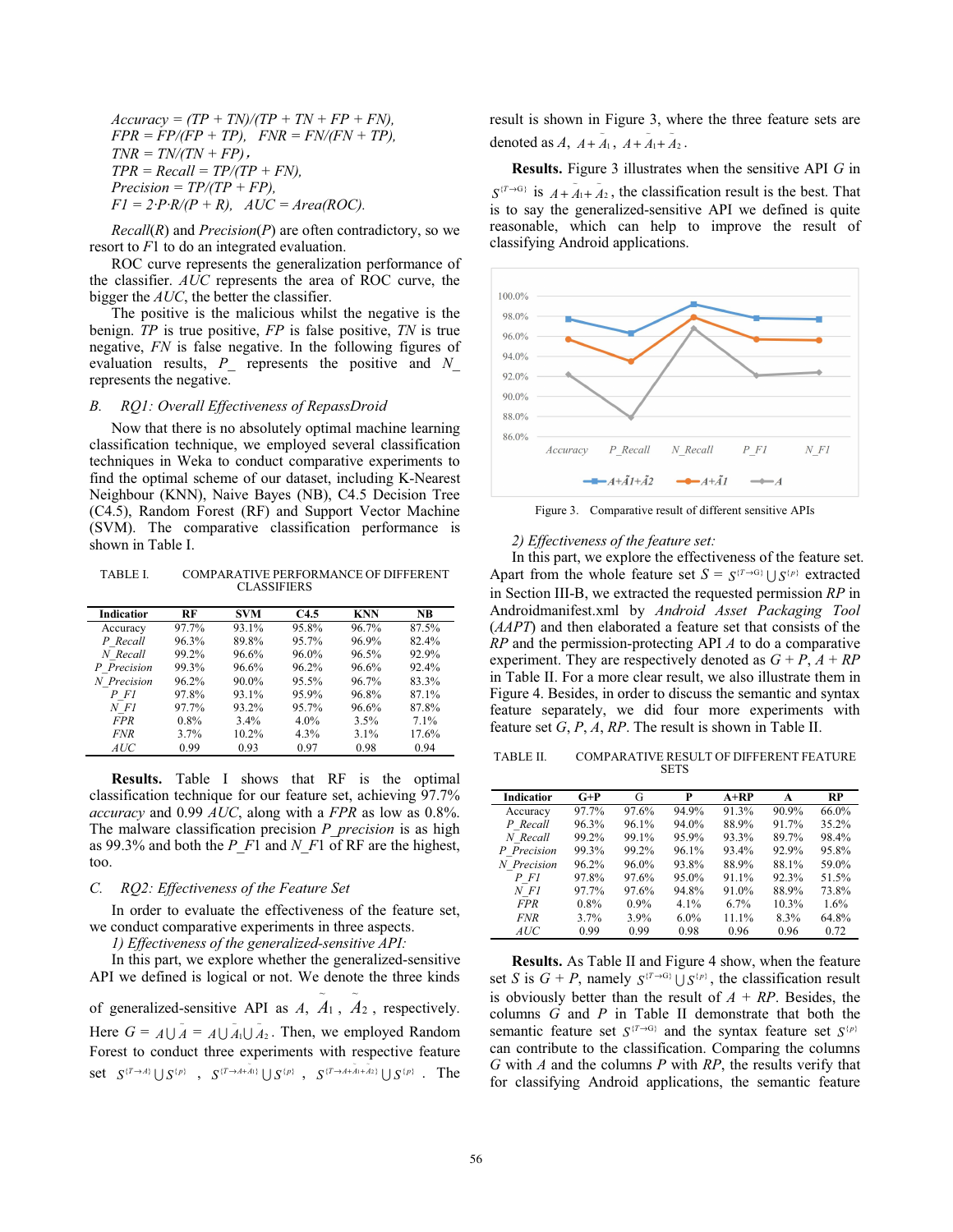$S^{(T\rightarrow G)}$  is better than the sensitive API and the requested permission is worse than the really-essential permission  $S^{p}$ . In a word, all the results in Table II confirm the rationality of our feature set.



Figure 4. Comparative result of different feature sets

## *3) Effectiveness of the feature representation:*

In this part, we explore the impact of different feature representations on experimental results. As described in Section III-B1, we collect plenty of sensitive APIs into the semantic feature, resulting in a big feature set. We would like to discuss if we reduce the quantity of the semantic feature, what will happen to the experimental result? Therefore, we make use of the coarse-grained category to represent the generalized $<sub>1</sub>$  sensitive API. That is permission defined in</sub> Section III-B2, instead of the specific method signature. As Figure 5 shows, we use *S\_Catego* to denote this form. In addition, we view that the coarse-grained generalizedsensitive API may result in loss of detailed information of features, so we also performed another experiment, in which the value of the semantic feature is represented by the frequency of its appearance in an application, with *S\_CSum*  to denote this form.



Figure 5. Comparative result of different feature representations

**Results.** Figure 5 illustrates that the coarse-grained representations of the generalized-sensitive API *S\_Catego*  and *S* CSum are not as good as that in the original feature representation *S*, no matter the feature value is represented by binarity or frequency. As a result, the generalizedsensitive API in the feature set denoted as specific method signature is the best for the classification.

## *D. RQ3: Comparing with Malware Detecting Tools*

## *1) Comparing with Drebin:*

Drebin [11] is a lightweight Android malware detecting tool. It conducts static analysis to extract eight types of features of the application, mainly including permissions, components, APIs, etc. Then it trains SVM classification model to detect Android malware. To compare with Drebin, we analyzed the dataset of Drebin by our approach. In order to avoid the influence of different machine learning techniques on the classification result, we have leveraged RF and SVM to train two new classification models. Because Drebin only focuses on malware detection, we mainly compare RepassDroid with it according to the overall accuracy *Accuracy* and the malware detecting accuracy *P\_Recall*, as shown in Figure 6.



Figure 6. Comparative result with Drebin

**Results.** It can be seen from Figure 6 that RepassDroid trained with RF performs better than Drebin in malware detection. The result shows that the approach of extracting features in RepassDroid is effective.

*2) Comparing with anti-virus tools on VirusTotal:* 

VirusTotal [22] is a free online malware detecting website, where a variety of anti-virus tools gathers. We use all the tools to detect the 4288 test applications. There are totally 57 tools while 52 tools perform worse than RepassDroid. We choose eight of them to show the comparative result in Table III.

| TABLE III. | <b>COMPARATIVE RESULT WITH DIFFERENT</b> |
|------------|------------------------------------------|
|            | DETECTING TOOLS                          |

| <b>Detecting Tool</b> | Accuracy | P recall |
|-----------------------|----------|----------|
| RepassDroid           | 97.7%    | 96.3%    |
| Sophos                | 97.2%    | 99.1%    |
| <b>BitDefender</b>    | 96.7%    | 99.5%    |
| Alibaba               | 87.6%    | 83.1%    |
| AVG                   | 87.4%    | 99.0%    |
| Tencent               | 85.1%    | 84.1%    |
| Microsoft             | 74.6%    | 99.7%    |
| Baidu                 | 63.2%    | 60.5%    |
| Kingsoft              | 51.6%    | 53.5%    |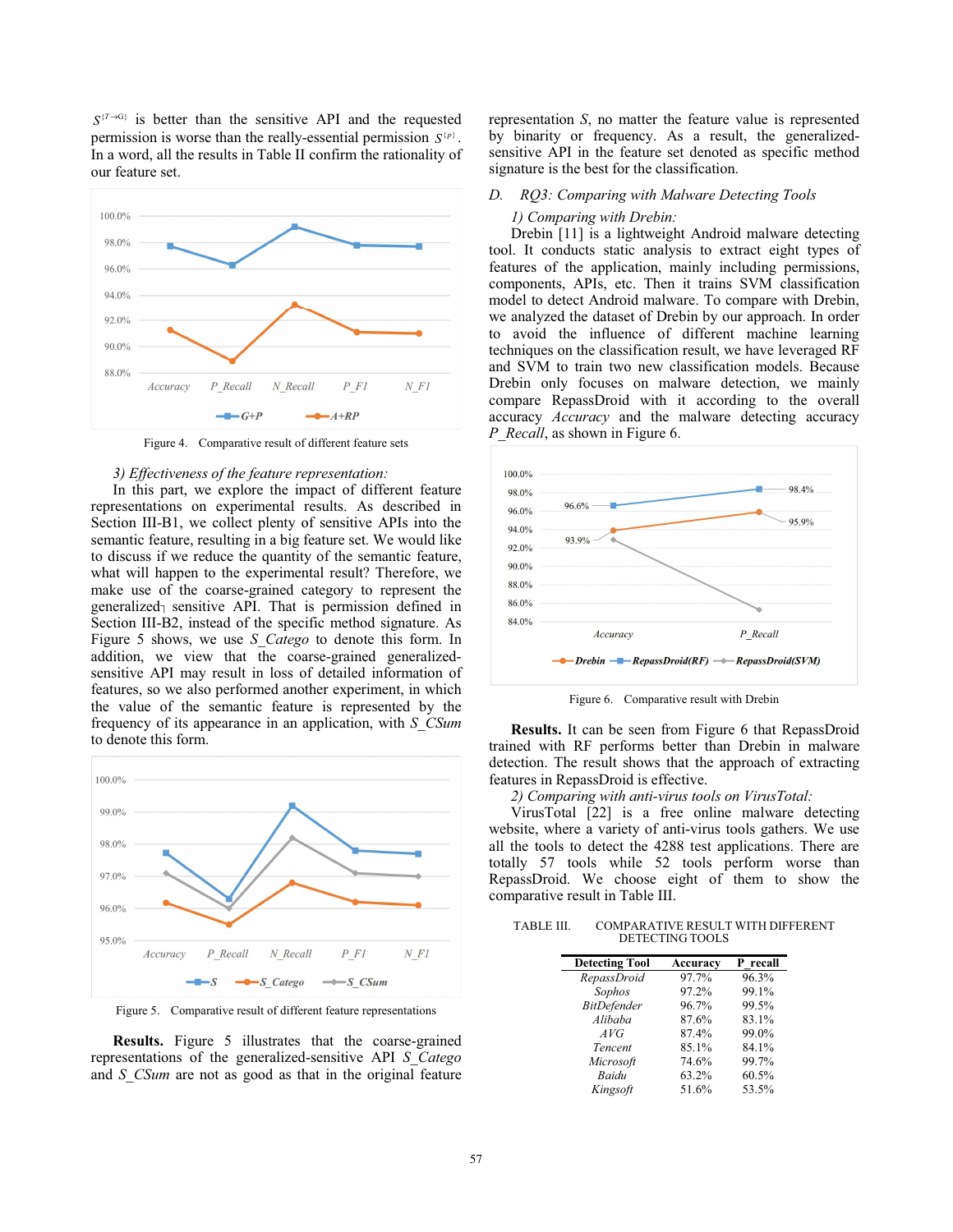**Results.** Table III shows that there are three tools better than RepassDroid on malware detecting accuracy *P\_recall*, but their overall detecting accuracy *Accuracy* is worse. Obviously, RepassDroid outperforms the remaining five tools. In summary, the performance of RepassDroid proves to be effective and encouraging.

## V. LIMITATIONS AND FUTURE WORK

Our analysis is based on FlowDroid and so inevitably inherits the shortcomings of static analysis, which cannot accurately handle the dynamic code. Thus the sensitive APIs we collected may be incomplete, which may cause false positives and false negatives. However, we have combined the results of PScout under multiple versions of Android, and the sensitive APIs we extracted are not limited to those permission-protected. In consequence, the generalizedsensitive API we defined is still relatively sound.

In future work, we may optimize our solutions by combining with dynamic analysis for detecting Android malware to improve the accuracy and precision. What's more, we will try to apply more classification techniques to find a better model.

## VI. RELATED WORK

The original research on Android malware detection is generally based on the permission requested in the manifest file [23–25]. However, applications often request redundant permissions and malware may even exploit the permissions of other applications to do corresponding malicious behaviors. Thus, the approaches just based on permissions may cause a large false positive rate.

As the research progressed, the researchers found the limitations of permissions, so they turned to combine APIs for the research on Android security. Cen et al. [26] found that the classification result of combining the API and the permission as features is better than that just using one of them. Aafer et al. [12] and Yerima et al. [27] used a similar approach, which chose feature sets based on the frequency of permissions and APIs. Arp et al. [11] extracted eight kinds of features and achieved a lightweight malware detecting tool called Drebin. None of the above studies put an eye to the behavioral semantics of applications.

In recent years, most researchers focus on the semantic features of applications. Both Apposcopy [7] and DroidSIFT [8] constructed relative graphs for applications to make signature matching with graphs in the database. So they cannot recognize novel malware. In the same way to choose the graph as the feature, Gascon et al. [28] constructed a feature vector and then detected malware by SVM. A large and growing body of literature has investigated Android applications by virtue of machine learning. Yang et al. [9] implemented AppContext to classify if the sensitive behavior is malicious or benign and have a good accuracy. However, the sample-constructing process is complicated and expensive so that it is poor for extendibility. Likewise, Miao et al. [10] used an analogical approach while their intention is to classify applications instead of sensitive behaviors. They also achieve a rather high accuracy, but their dataset is still small and the sensitive API is incomplete.

## VII. CONCLUSION

We have presented a new feature set and implemented a tool for Android malware detection with low cost – RepassDroid, combining the semantic feature and the syntax feature and based on machine learning. The evaluation results indicate that Random Forest is the optimal classification technique for our feature set, achieving 97.7% accuracy and 0.99 AUC, with a malware detection precision as high as 99.3%. Besides, the results demonstrate that the abstraction scheme of the feature set is efficient.

## ACKNOWLEDGMENT

We would like to thank AndroZoo, Malgenome and VirusShare for supporting us with the dataset. Thanks to X.C. Miao, Y. Aafer and L. Cen for providing helps. This work is mainly inspired by AppContext, Drebin and the work from X.C. Miao et al. This work is supported by the National Natural Science Foundation of China (NSFC) under grant 61772487 and the National Key R\&D Program of China 2017YFB1003000.

#### **REFERENCES**

- [1] W. Enck, P. Gilbert, B.-G. Chun, L. P. Cox, J. Jung, P. McDaniel, and A. N. Sheth. TaintDroid: An information flow tracking system for realtime privacy monitoring on smartphones. In Proceedings of the 9th USENIX Con ference on Operating Systems Design and Implementation, OSDI10, pages 1C6, Berkeley, CA, USA, 2010. USENIX Association.
- [2] F. Wei, S. Roy and X. Ou. Amandroid: A precise and general intercomponent data flow analysis framework for security vetting of android apps. Proceedings of the 2014 ACM SIGSAC Conference on Computer and Communications Security. ACM, 2014:1329-1341.
- [3] L. K. Yan and H. Yin. DroidScope: Seamlessly Recon structing the OS and Dalvik Semantic Views for Dynamic Android Malware Analysis. USENIX security sympo sium. 2012: 569-584.
- [4] Y. Zhou, Z. Wang, W. Zhou and X. Jiang. Hey, you, get off of my market: detecting malicious apps in official and alternative android markets. NDSS. 2012, 25(4): 50-52.
- [5] S. Arzt, S. Rasthofer, C. Fritz, E. Bodden, A. Bartel, J. K lein, Y. Le Traon, D. Octeau, and P. McDaniel FlowDroid: Precise context, flow, field, object-sensitive and lifecycle aware taint analysis for Android apps. In Proceedings of the 35th ACM SIGPLAN Conference on Programming Language Design and Implementation, PLDI 14, pages 259-269, New York, NY, USA, 2014. ACM.
- [6] [6] L. Li, A. Bartel, T. F. Bissyand, J. Klein, Y. L. Traon, S. Arzt, S. Rasthofer, E. Bodden, D. Octeau and P. McDaniel. Iccta: Detecting inter-component privacy leaks in android apps. Proceedings of the 37th International Conference on Software Engineering-Volume 1. IEEE Press, 2015: 280-291.
- [7] Y. Feng, S. Anand, I. Dillig, and A. Aiken. Apposcopy: semanticsbased detection of Android malware through static analysis. In Proceedings of the 22nd ACM SIGSOFT International Symposium on the Foundations of Software Engineering (FSE 2014), 2014.
- M. Zhang, Y. Duan, H. Yin and Z. R. Zhao. Semantics Aware Android Malware Classification Using Weighted Contextual API Dependency Graphs. In Proceedings of the 2014 ACM SIGSAC Conference on Computer and Communications Security. ACM, 2014: 1105-1116.
- [9] W. Yang, X. S. Xiao, B. Andow, S. H. Li, T. Xie and W. Enck. AppContext: Differentiating malicious and benign mobile app behaviors using context. Software engineering (ICSE), 2015 IEEE/ACM 37th IEEE international conference on. Vol. 1. IEEE, 2015.